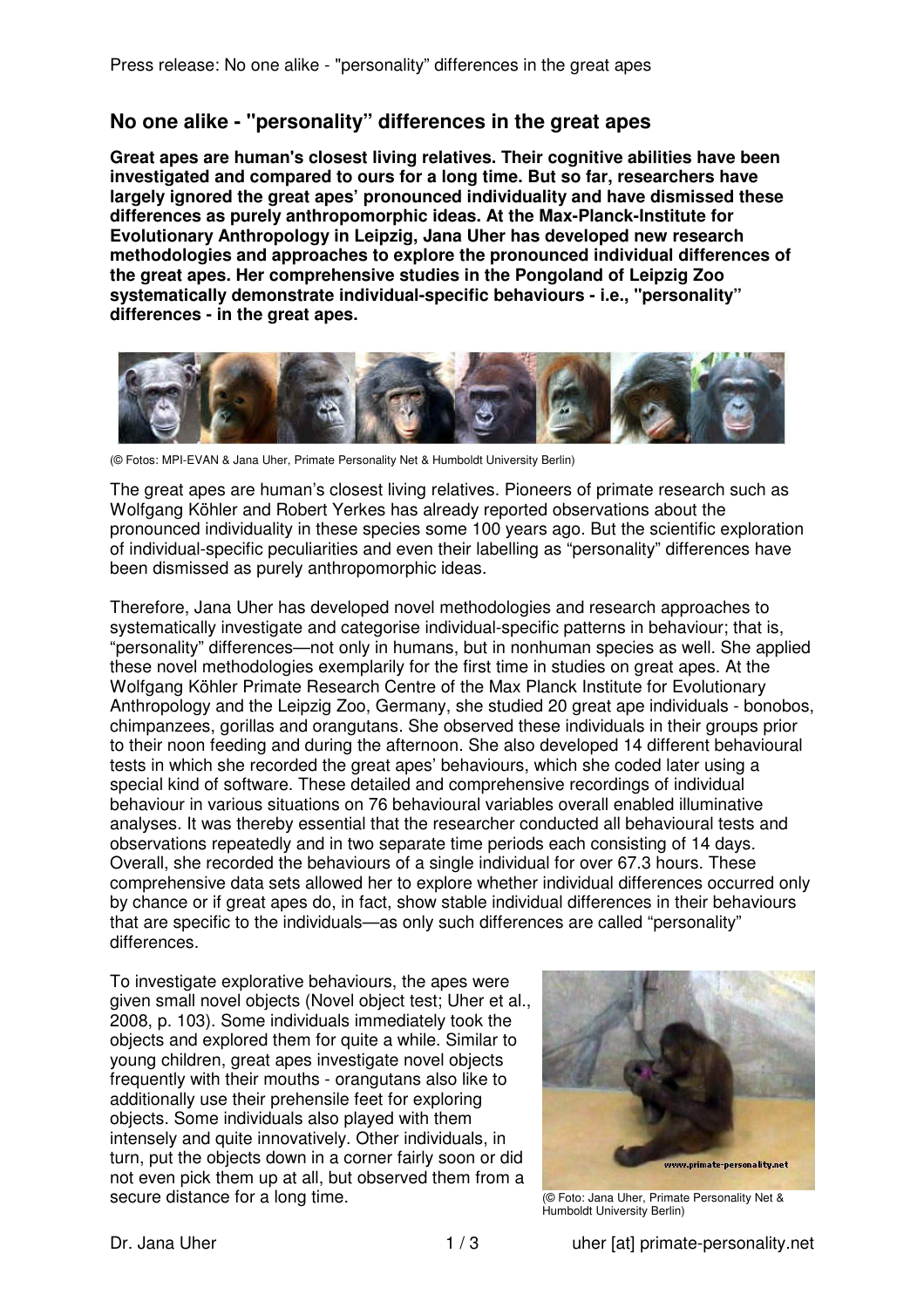Some other tests studied how individuals respond to a pile of food or a banana in full view and almost in reach (Food out of reach test, Pile of food test; Uher et al., 2008, p. 103). Some individuals got quickly excited and, for example, vocalised or scratched a lot, whereas other individuals waited calmly and hardly showed any signs of arousal. Left picture: The actual test candidate Viringika is sleeping underneath the table, while her two-year-old daughter Kibara is sitting on her and cannot stop looking at the banana—just like Fraukje at the sight of the pile of fruit (right picture).



(© Fotos: Jana Uher, Primate Personality Net & Humboldt University Berlin)

To investigate explorative behaviour, the apes were also given coloured pieces of food, such as apple slices, that were shaped in different ways (Novel food test; Uher et al., 2008, p. 103). The responses were very different. Some apes investigated the novel food intensely, played with it, and tasted and ate it. Others, in turn, completely ignored the strange looking items or immediately threw them back to the experimenter.



(© Fotos: Jana Uher, Primate Personality Net & Humboldt University Berlin)

The apes' vigilance was investigated in the Hidden food test (Uher et al., 2008, p. 102) in which small pieces of food were hidden in the cage of the apes who did not know about this, such as small raisins (left photo) or a small dot of honey smeared at the coloured wall (right photo). Some individuals quickly spotted the sweet surprises, whereas it took others a long time to notice them - if they found the items at all.



(© Fotos: Jana Uher, Primate Personality Net & Humboldt University Berlin)